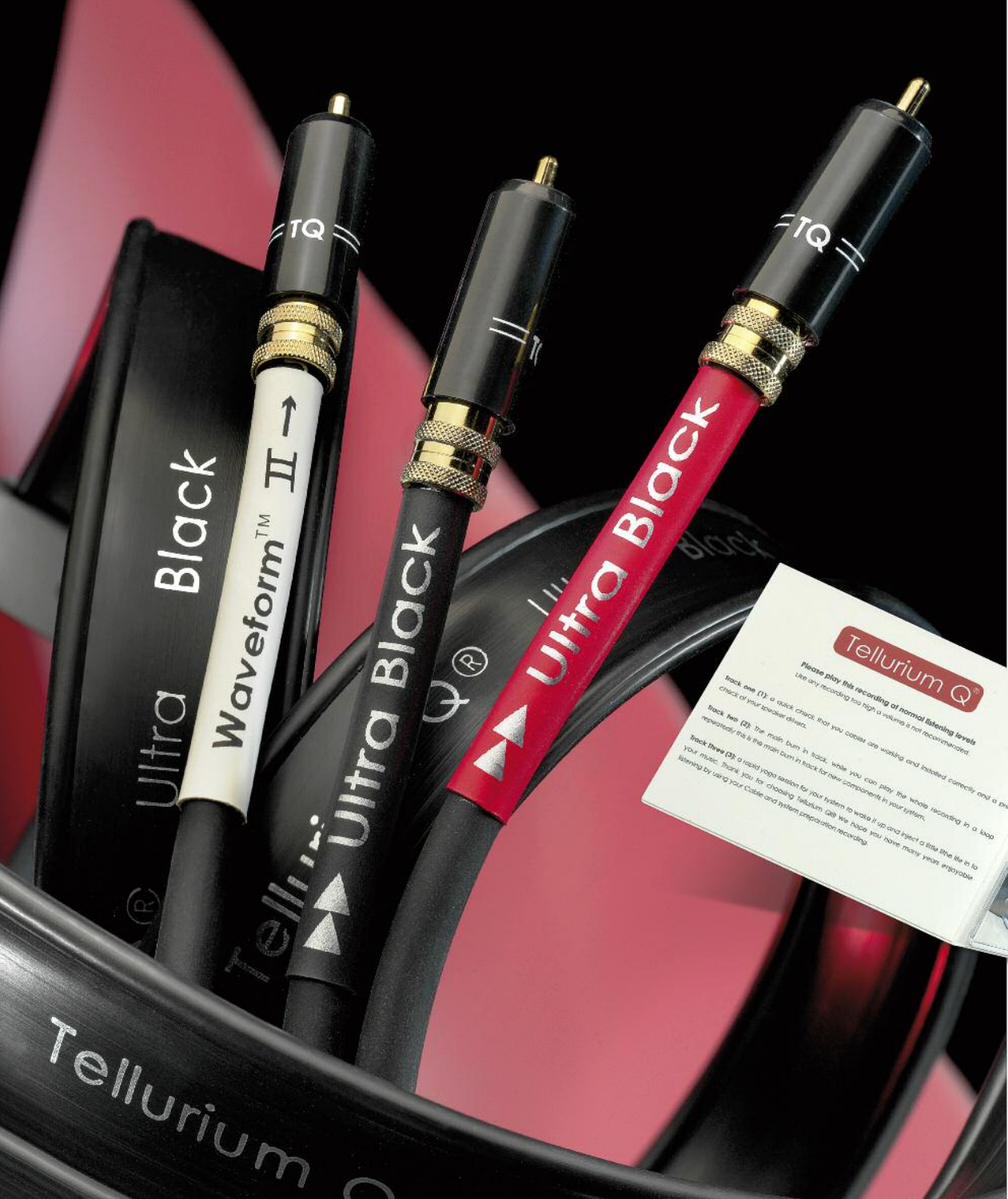

**The topic of cables can trigger strange reflexes in some people. Even today, claiming that cables might sound different can still spark the most heated of arguments.**



## Just trust your own ears

And yet it's so simple: either cables make a difference to the sound or they do not. And hey, you can easily just try it out. Sonic benefits may have a purely physical basis, for example better screening, the use of superior materials, or they create a synergy with the connected components which you can't readily understand, perhaps because it's not possible to measure the effect with the usual methods. So I would just like to appeal to all skeptics, doubters and pseudo-scientists: relax, open your ears and lay disbelief to one side for a moment.

Just such an experience led to the founding of the English firm Tellurium Q in 2009. Tellurium Q's president Geoff Merrigan was working as a business advisor for a recording studio which was considering replacing the cables because they were not satisfied with the sound. As a qualified chemist, Merrigan was of the opinion that cables could not have the slightest effect on sound quality – either they worked or they didn't. However, he was proven wrong, and founded a business based on this lesson. He took on board Simon Lomax, an experienced music producer, whose ears are the final arbiter in the tuning process of every new Tellurium Q product.

Before they brought the first product to market, they tested every last detail of cable production, from cable structure right down to the solder. After extensive research and endless experiments, the first Tellurium Q cable, the Black, was introduced in 2010, and since then has won award after award. Incidentally, tellurium itself is a rare chemical element and the 'Q'simply stands for quality. The marketing claim for their products is "Audio products to combat phase distortion" – they start with phase distortion and attempt to minimize it. Merrigan says "A cable acts as a filter. When a signal is transmitted through a cable, various frequencies shift in relation to one another. The result may be compared with trying to look out of a frosted window. The technological challenge is to neutralise this filtering effect through the use of suitable materials, handling processes and cable geometries, such that a more natural open sound occurs – until you have a clear window, to stick with the analogy." At Tellurium Q, they even go so far as to consider precisely what a signal actually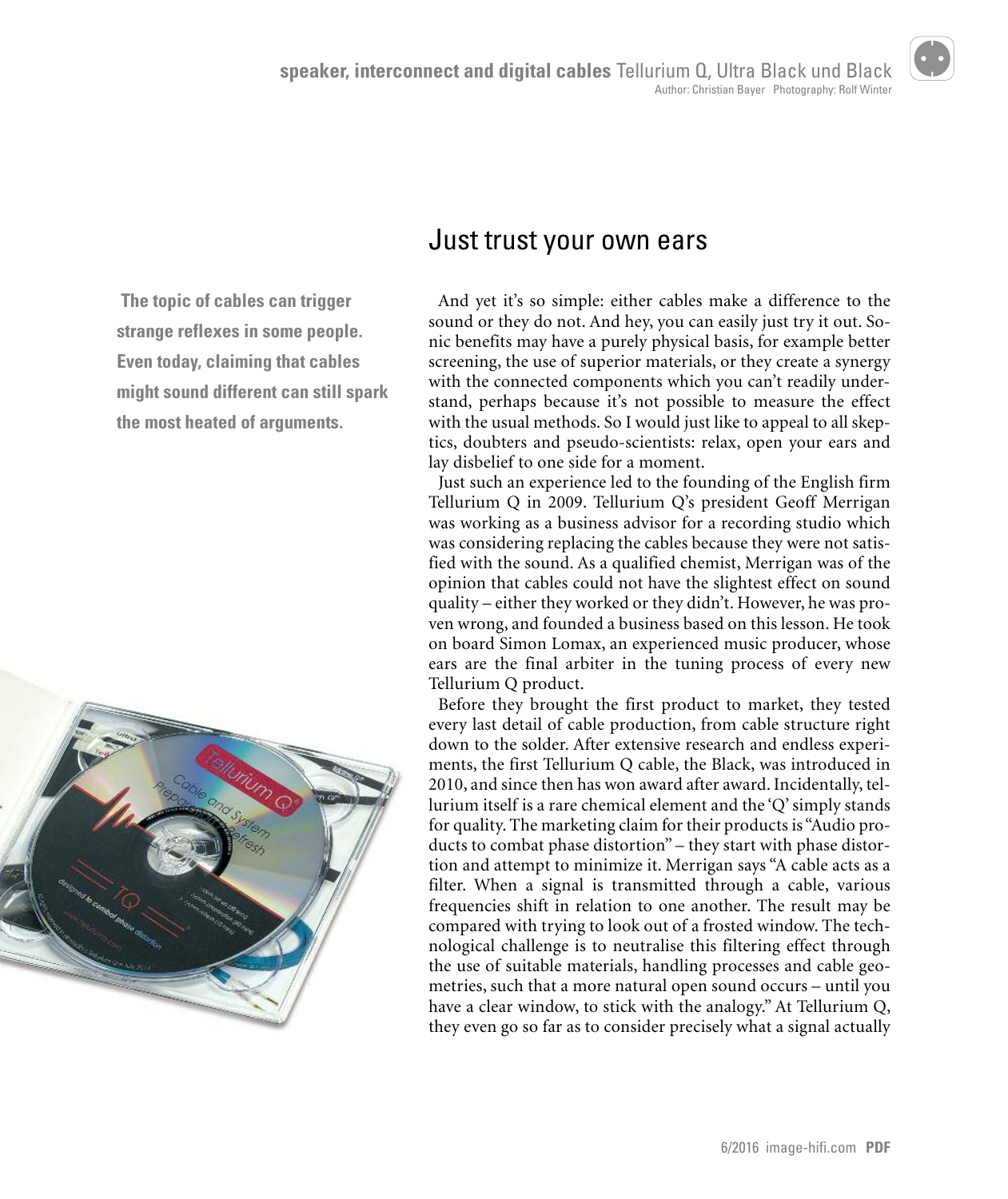



is. The preliminary answer is that we' re not talking about a constant flow of electrons, as it is over-simplistically presented in school physics. According to Merrigan, the electrons (for which the description "particles" is also only one model) actually travel considerably slower than previously thought – and at differing speeds. No wonder, then, that "signals" can become muddied and smeared.

In this way the Englishmen attempt to penetrate ever deeper into this far from banal subject area to arrive at the ideal synergy of all materials in the signal path. That involves understanding which material, in what quantity, in which position, and how it is incorporated, will play the desired role in achieving the overall synergistic result. Though as to exactly which materials are used, Tellurium Q remain pretty tight-lipped. There are three ways of dealing with this question: say nothing, tell all, or give away just a little information.At a guess, I'd say 90% of companies would go with the "partial disclosure" option, although I can imagine that the exact amount of information disclosed would vary greatly from one firm to another. So what should we make of Tellurium Q's stance? I find it appealing and 100% understandable. Why? On the one hand, Merrigan hopes that his competitors will at least buy his cables, disassemble them and

## **Partnering equipment**

**Turntable:** Pear audio Captain John Handy **Tone arm:** Pear audio Cornet 1 **Cartridge:** Grado Reference Sonata 2, Decca Professional **CD transport:** Philips CDM 4/19 modifiziert **DAC:** Tobian Dac T7 **Integrated amplifier:** Accuphase E-260, Soulnote SC710 **Loudspeakers:** Wolf von Langa Son, Suesskind Audio Phänomen **Cables:** Lautsprecherkabel Belden 9497 und Audio Consulting, Audio Consulting, Funk Tonstudiotechnik, Lencomotion NF-Kabel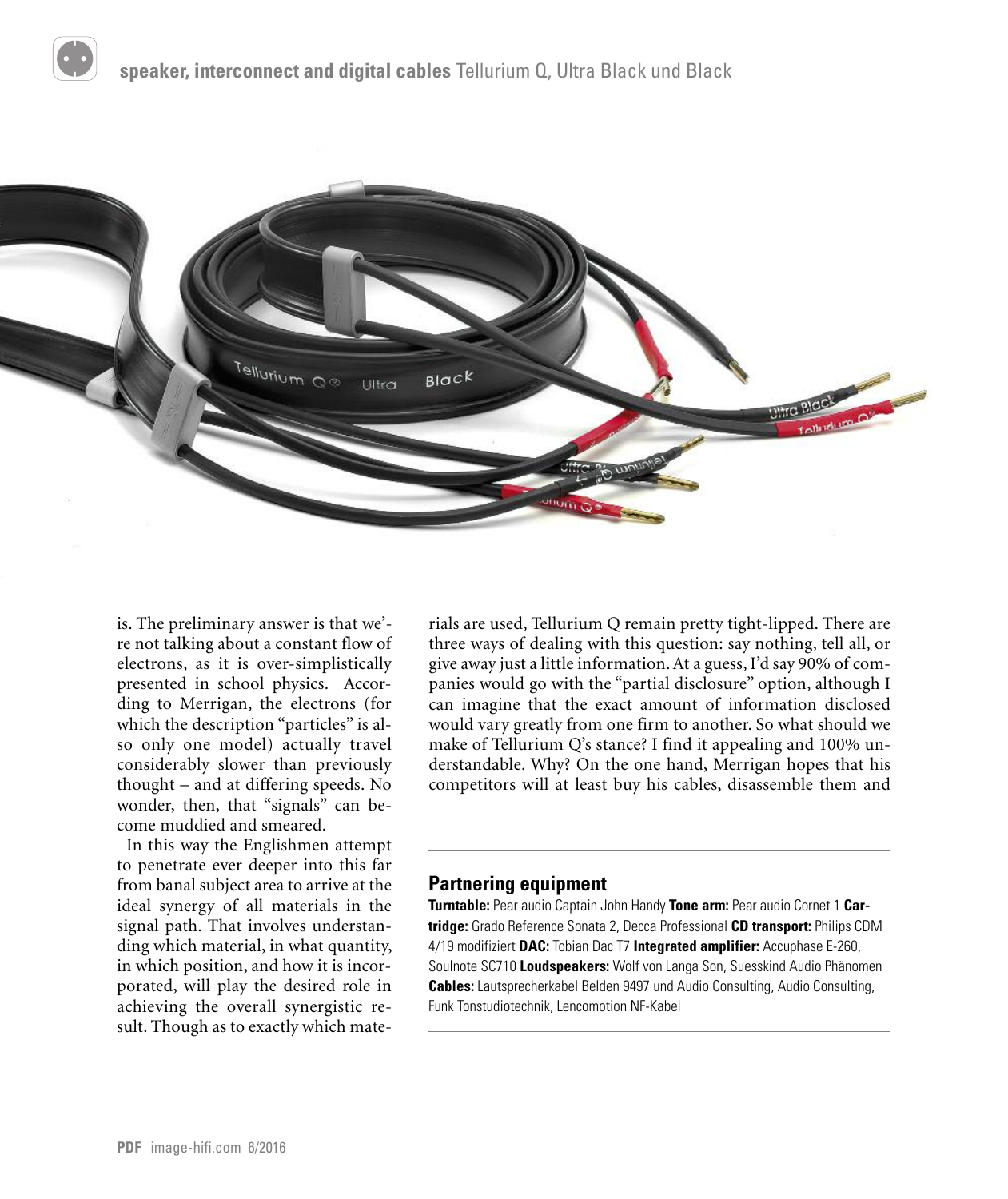analyse them, rather than have the details of all his development simply handed to them on a silver platter. On the other hand, he is appealing to our ears as opposed to our reasoning. Potential buyers may often have preconceived ideas about copper or silver or solid core conductor versus braided. Tellurium Q rejects all that as well as the speculation raised in marketing.

A couple of years ago, my esteemed colleague Alexander Draczynski wrote enthusiastically about the Tellurium Q Ultra Black speaker cables. Since then I've had the opportunity to listen to various cables by Tellurium Q, either at shows or whilst reviewing, and I was always quite taken with them, regardless of which model.At the 2016 "Norddeutsche Hifi-Tage"hi-fi show in Hamburg, Geoff Merrigan personally recommended the Ultra Blacks after analyzing my system components, and who am I to disagree? Therefore I accepted the recommendation, complemented by Ultra Black interconnects, as well as the digital cable (only available as Black and not Ultra Black). It was important to me to connect up my system exclusively with Tellurium Q cables in order to avoid the possibility of any effects due to mixing cables of different concepts. The Ultra Black speaker cable has two solid core conductors spaced at a constant distance from each other along the entire length of cable, fitted with hollow banana plugs at each end, as I believe DNM previously did. The interconnects and digital cable are equipped with Tellurium Q's own plugs and sleeves, similar to the WBT connectors but with the difference that these sleeves are plastic. I find it sensible and good that the Englishmen make you aware that these should not be done up too tightly.

I've been able to listen to the Ultra Black/Black cable combination in my system for several months now. H.E.A.R Distribution Director Arnd Rischmüller gave me the choice of brand-new or previously run-in cables. I chose the brand new option. This gave me the opportunity to familiarize myself with Tellurium Q's burnin CD, which delivers a kind of intelligent "fitness programme" for each and every frequency range in an unusual sequence. Does it work? You betcha! Normally I use either a classic braided cable by Belden, which in the hi-fi scene is generally regarded as a good value no-nonsense cable for valve amps and high efficiency speakers; or the highly musical solid core copper cables from Audio Consulting in Switzerland.

I won't beat about the bush: the Tellurium Q cables are far better than mine. Why? It's this coherence and yet simultaneous improvement in resolution. Usually you gain one at the expense of the other, but not here. By compa-